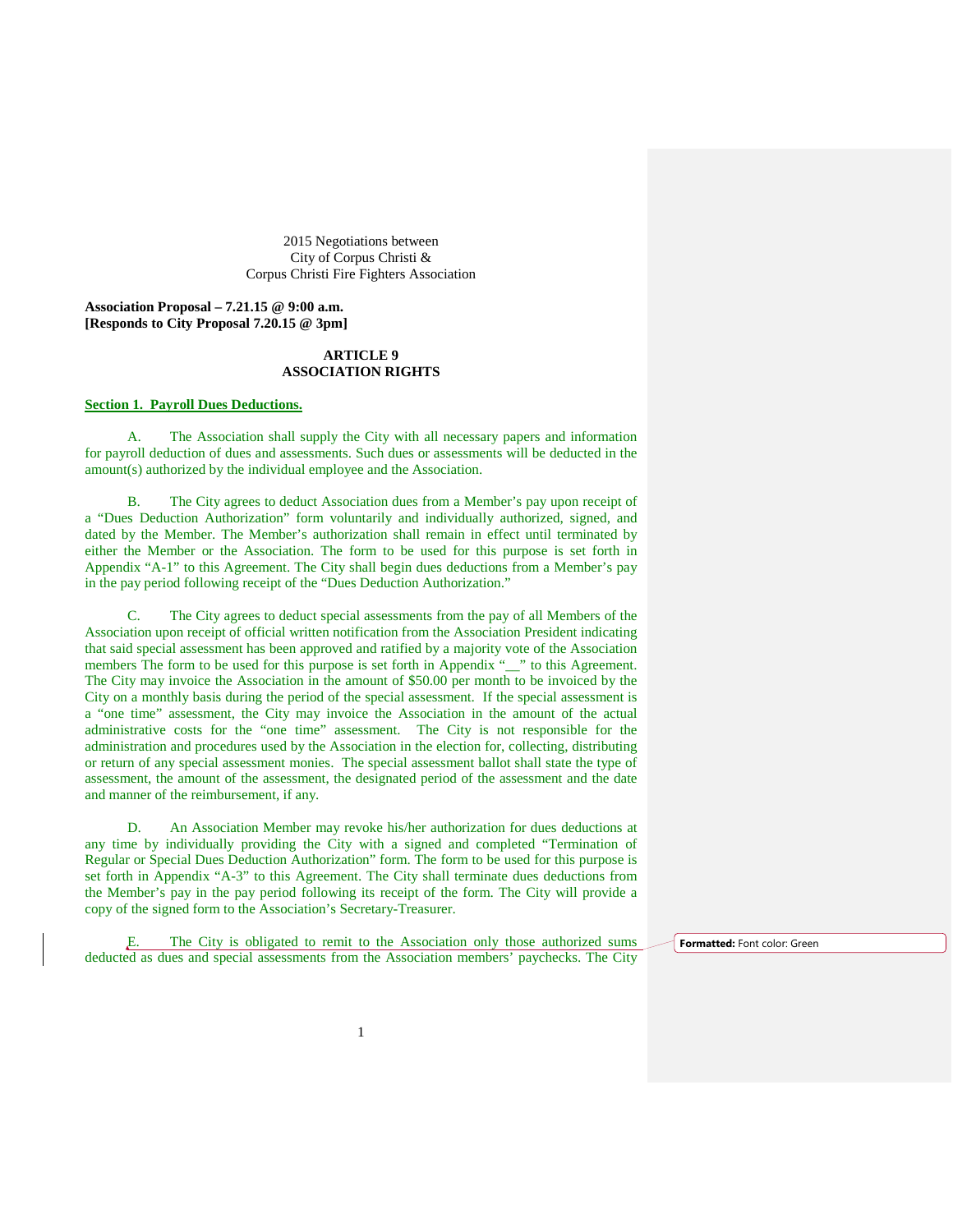will not be liable for damages allegedly caused to the Association, its Members, or other persons by its deduction of, or failure to deduct, authorized sums for any reason.

## **Section 2. President's Time Off.**

A. Upon election, and in each July thereafter, the Association President may choose to be relieved of duty for the following fiscal year to perform Association duties. The Association President will provide the Fire Chief with written notice of his/her decision within two weeks after election, and thereafter by July 20 for each subsequent fiscal year. The City shall continue to pay all salary and benefits the Association President is entitled to receive. If the Association President chooses to be relieved of duty, each Fire Fighter will donate his/her pro rata share of personal leave that would fully cover the base salary the Association president is entitled to receive. That amount will be determined upon the Association president's notification to be relieved of duty. The period during which the Association President is relieved of duty shall not constitute a break in service, and he/she shall be entitled to return to his/her rank upon completion of service as full-time President. In the event of an emergency, the Chief may order the Association President to report for duty as assigned by the Chief.

B. In each year that the Association President chooses to be relieved of duty, the Fire Chief may choose to treat the Association President's absence from duty as creating a vacancy to be filled in accordance with the CSA and this Agreement. When the Association President returns to duty, the last person promoted to the rank held by the Association President will be demoted and placed on a permanent reinstatement list. If this demotion results in further demotions in lower ranks, all persons demoted likewise will be placed on permanent reinstatement lists.

# **Section 3. Association Activities.**

**A. Committee Meetings.** With advance permission from the Fire Chief or his/her designated representative, which will not be unreasonably denied, the Association may schedule small committee meetings on Fire Department property to conduct Association business. Such meetings must be in compliance with any City and Fire Department Policies and must not disrupt the duties of employees or the efficient operation of the Fire Department.

**B. Fund Raising Activities.** With advance permission from the Fire Chief or his/her designated representative, which will not be unreasonably denied, the Association and its members may conduct voluntary fund raising activities for things such as the MDA, cancer awareness, and the United Way, during working time and at their work location, provided the conduct of such business complies with any City and Fire Department Policies and does not interfere with their duties as employees or the efficient operation of the Fire Department.

**C. Educational Leave.** Fire Fighters shall be granted reasonable unpaid leaves of absence to attend fire schools, conventions, or meetings designed to increase Department efficiency and/or to better employees' working conditions, provided that there remains a sufficient number of employees to carry out the Department's normal functions.

**Deleted:** all salary and benefits

**Deleted:** , which will continue to be paid by the City

**Deleted:** in accordance with the CSA and this Agreement